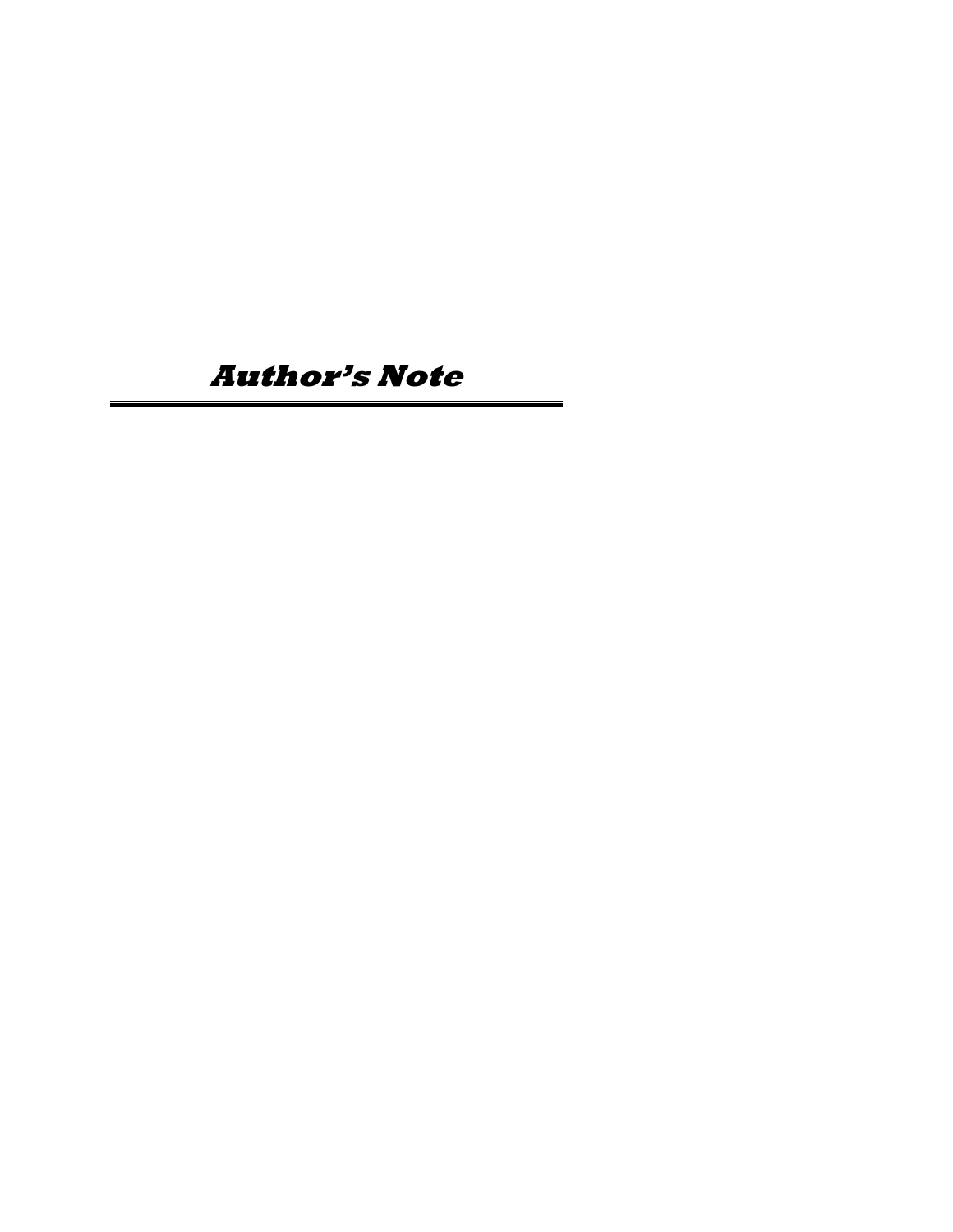This novel is the culmination of a youthful ambition. It pays homage of the many sagas of the old West I devoured as a young reader, the countless B Westerns I watched on Saturday morning TV, the yards of paperback Westerns I burned through as an adolescent, and as a young adult, the prime-time horse operas available to me almost nightly in the late fifties and sixties. I was smitten with Western lore and wanted to contribute to it. It was a subject that always caught my attention as was the case when I came upon Leon Metz's biography of Patrick F. Garrett known the world over as the man who shot Billy, The Kid. Professor Metz's thorough account presented Garrett as the quintessential lawman of the old West. One of the gems uncovered in my reading of the biography was that Garrett and his friend, Ashton Upson, had written and self-published a version of that crucial event entitled *The Authentic Life of Billy, The Kid,* with Upson, an ex-newspaper man, providing 'biographical' information and Garrett, the uncluttered directness of a police report in his pursuit of Bonney. As a result, some three decades ago, I sat down at my typewriter and set out to write a novel based on the life of a legendary lawman, a life overshadowed by one significant incident, the killing of William Bonney.

Over the years numerous version of my manuscript, mostly typewritten, have languished in a drawer or gathered dust on my desk and to which I was drawn, on occasion, to reread and rethink the presentation of the material. In the process, a novel took shape, one that began as a bare bones cinematic adaptation of a biography and emerged as something more meaningful: the story of the relationship between two men, one garrulous, the other taciturn, the Mutt and Jeff of the old Southwest, and the tradition of storytelling and authoring of 'true' accounts. The life of this legendary lawman encompassed more than just that one episode, however. Garrett's own violent death in the early years of the Twentieth Century seemed to punctuate the passing of an era. There is a resonance to the other particulars of his life as a lawman that belong to the saga of the Southwest.

*On The Road To Las Cruces* is a work of fiction tethered loosely to historical fact as any Western history buff will be quick to discern. The detail and color of the late Nineteenth Century Southwest presented here is due largely to the intrepid historians, both amateur and professional, whose bailiwick is that particular era. An author can feel comfortable writing about his contemporaries, but to travel to the past takes the expertise of those for whom the diligent tracking of detail is all consuming and, in many cases, just and only reward. I am fortunate to benefit from such carefully researched knowledge. The quasifictional landscape that came into being in my imagination